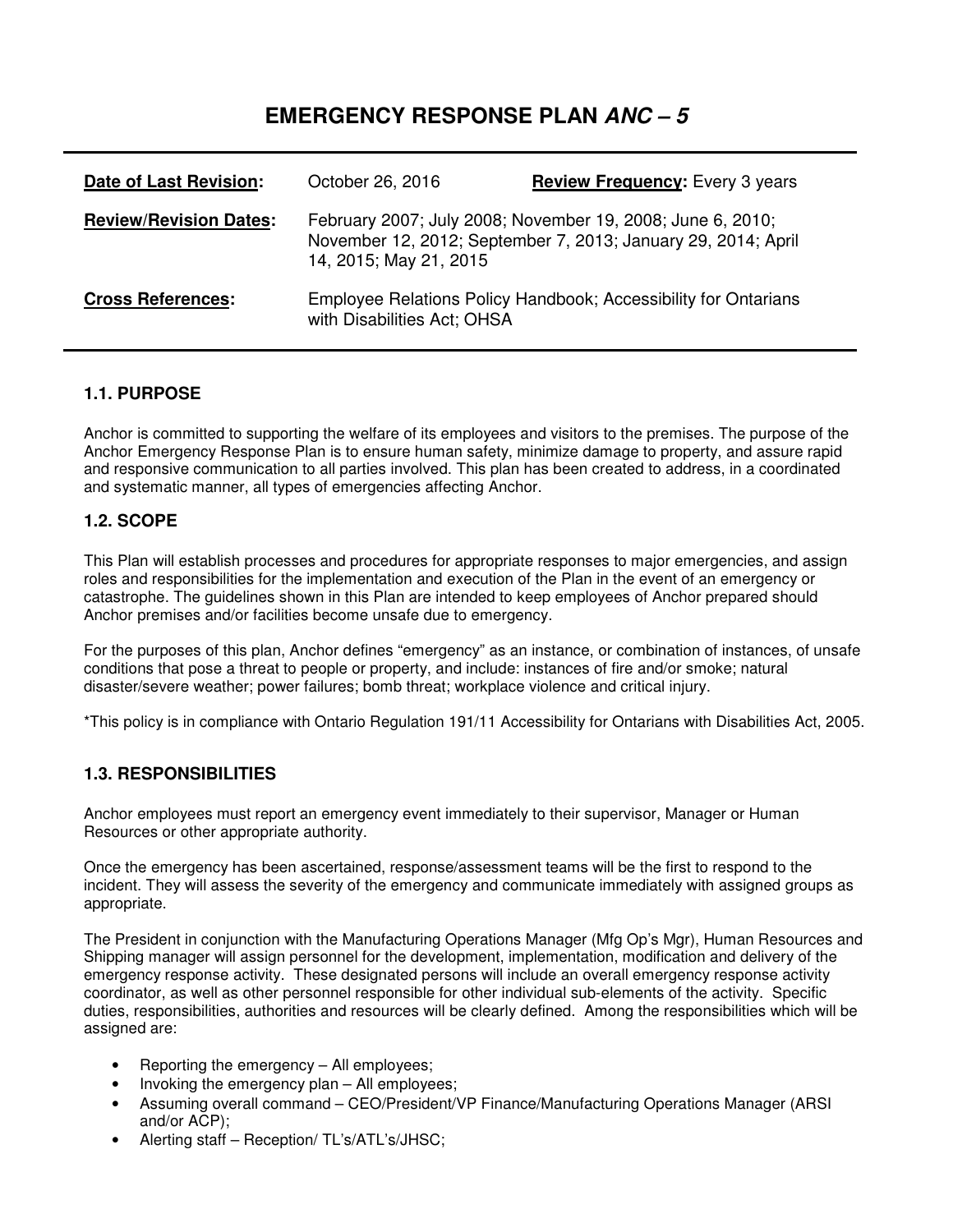- Alerting external agencies Reception/ TL's/ATL's/JHSC;
- Assigning personnel to meet EMS President or Emergency Response Coordinator (ERC);
- Confirming evacuation is complete ERC, Team Leaders. Using the computer generated list of employees who are present (emailed daily), each team leader will account for their respective head count and report this to the ERC or President;
- Advising relatives of casualties CEO/President;
- Providing medical assistance First Aid staff/External Emergency Medical Services;
- Ensuring emergency shut offs are closed Team Leaders/Maintenance or qualified technician when required (i.e. natural gas shut off);
- Announce when it is safe to return to work ERC/ President;
- Advising media if required CEO/ President.

The ERC will ensure that the individual elements within the emergency response activity are developed, maintained and responsibilities delegated. Designated persons will be trained according to the procedures. The ERC and assigned individuals will establish objectives for the identification, development, implementation and updating of their assigned sub-elements with respect to potential loss exposures and their control. Measurement of performance will be based on efficiency of emergency drills.

Not all emergencies will require the same level of response. Appropriate responses will be dictated by the severity of the event and its effect on the health and safety of employees, visitors, and property.

#### **1.4. SERIOUS PERSONAL INJURY OR MEDICAL CONDITION**

In the event of personal injury or medical condition to any visitor or employee, the following actions are to be taken:

- If at all possible, do not leave the injured party alone;
- Call 911 and alert a company first-aider to the scene;
- Inform the area supervisor immediately;
- Management will follow the OHSA under Sections 51 and 52 relative to notice of reporting (report to MOL inspector);
- Then proceed to accident investigation procedure.

#### **1.5. DUTIES FOR EVACUATION PROCESS AND POSSIBLE SHUT-DOWN OF FACILITIES**

When any employee is made aware of an emergency that requires evacuation of the facility, they are to sound the closest air horn for 5 continuous seconds. Air horns are located:

- At the tool crib and north and south ends of Plant 2;
- North and south ends of the West plant;
- East and West sides of the Rebar plant.

Once the initial air horn is heard i.e. in the North end, employees closest to the air horns in other areas i.e. south end, West plant etc. are to sound their respective air horns.

The PAGE ALL system will be used to announce the emergency over the public address system. To page from any phone, pickup phone handset, press 7 and the page zone number 0. Wait for the tone, announce your message i.e. evacuate immediately, hang up. Repeat this message three times. Whenever possible indicate the type and location of emergency i.e. Fire in Rebar plant, evacuate immediately.

Actions following this announcement are:

- All staff to head to entrance in front of Bangma's where the emergency meeting area sign is located for a head count – **do NOT block access for emergency personnel**;
- Each team leader / supervisor will account for their respective head count and report this to ERC or President.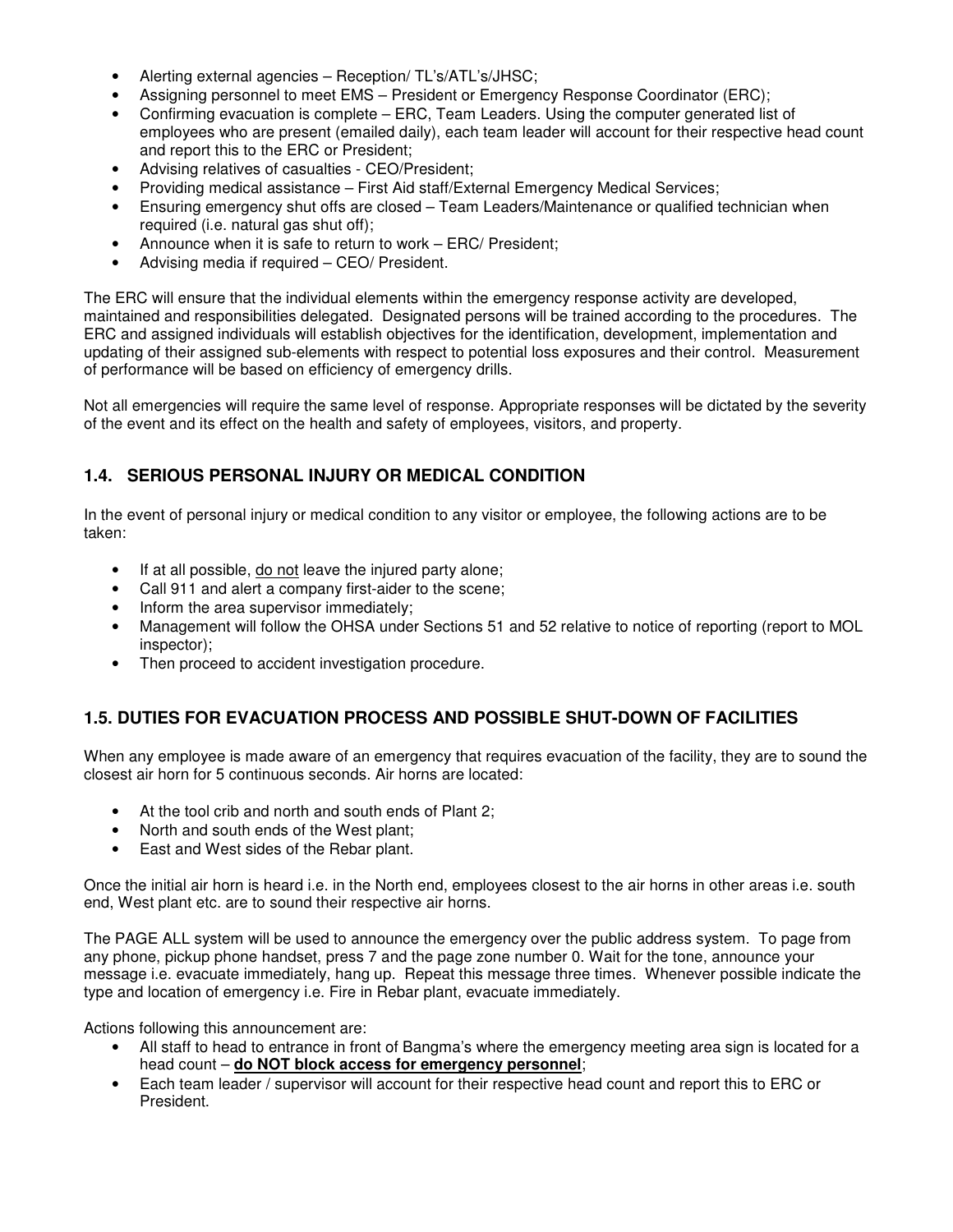### **1.5.1. Emergency Crew** (including all supervisors and maintenance staff) **Shall**

- Ensure that key pieces of equipment in areas that are immediately affected by the emergency are turned off. Each supervisor shall keep a  $2^{nd}$  person with them during shutdown to assist with any further issues;
- Report to the outside emergency assembly area;
- Conduct duties as assigned by emergency response coordinator;
- On arrival at emergency assembly area conduct a head count, and report to Emergency Response Coordinator or President; and
- Keep all employees in the emergency assembly area until the all clear order has been issued or further instructions given by the coordinator or substitute.

#### **1.5.2. Workers Shall**

- Shut off equipment except when instructed otherwise, evacuate by nearest safe exit and report to the emergency assembly area; and
- In event of hazardous materials spill, department employees will assist the emergency crew with materials and equipment located in or near that department, obtaining MSDS's etc.

### **1.5.3. Emergency Response Coordinator** (or Management if not available) **Shall**

- Ensure emergency services are on their way. Collect reports from emergency crew members and discuss missing persons;
- Notify, update and direct team leaders and Management on the situation;
- Arrange security of the work site for unaffected areas if required;
- Arrange access for emergency vehicles and equipment to workplace areas;
- Notify staff when the 'all clear' order has been given from emergency services;
- Act as liaison with other area plant/residences that may be affected by emergency; and
- Assess the performance of the emergency plan and provide a report to President with recommendations for improving performance.
- Provide Senior Management with on-going status reports as appropriate.

#### **1.5.4. CEO or President Shall**

- Arrange for restart of business following emergency;
- Coordinate media relations as necessary;
- Meet with Emergency Response Coordinator to review the adequacy of performance and develop recommendations if needed; and
- Meet with Ministry of Labour and local police authorities for reporting requirements.

### **1.6. TYPES OF EMERGENCIES**

This is not an exclusive list of possible emergencies.

#### **1.6.1. Fire**

- Rescue anyone in immediate danger;
- Alert employees in the immediate vicinity of the fire and its location;
- Contain the fire if it is relatively safe to do so. Close all doors, fire doors, and windows near the fire. Shut off all fans, ventilators, and air conditioners;
- Extinguish the fire if it is small. Obtain the nearest fire extinguisher and pull out the safety pin. Aim the fire extinguisher nozzle low, at the base of the fire, depress the trigger, and move nozzle slowly upward with a sweeping motion;
- Do not aim nozzle at the middle or the top of the flames;
- If fire cannot be extinguished, evacuate the building immediately;
- Keep low to the floor to avoid inhaling smoke;
- All employees must report any fires and use of fire extinguishers to their Team Leader in the form of an incident report;
- With large fires, TL's/ATL's will notify office so they can alert all employees and call '911'; and
- With large fires, all employees must evacuate the building and go to the emergency assembly area (entrance way in front of Bangma's) for head a count. Close all doors behind you as you leave;
- Do not return until it has been declared safe to do so by the Fire Department.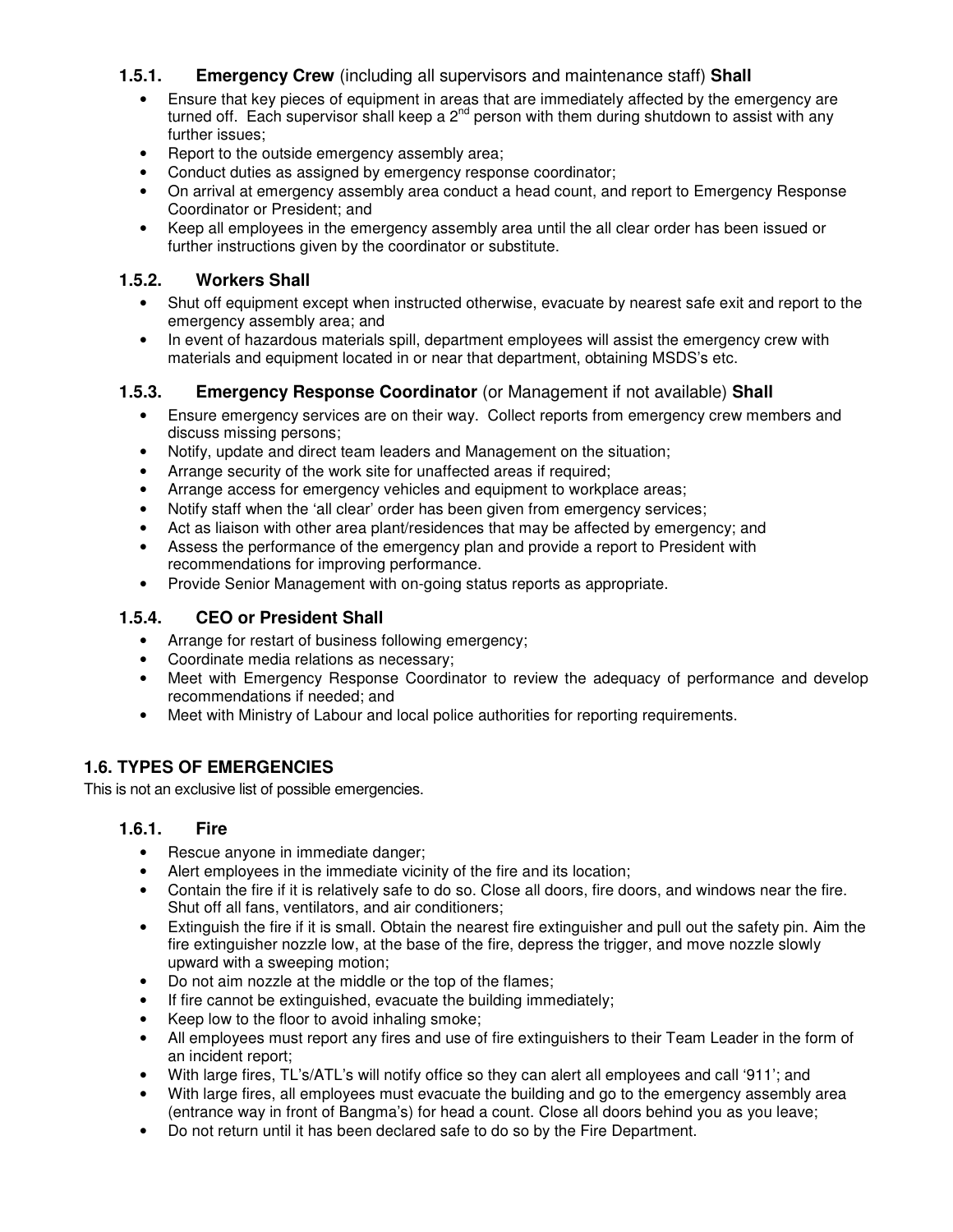### **1.6.2. Power Failure**

- TL and/or ATL's must ensure it is safe to leave any work area, equipment and materials;
- TL's/ATL's should notify the office of the problem and ask for management help. If out of normal work hours, TL's/ATL's should call the Mfg Op's Mgr and/or President;
- If evacuation is necessary, notification will be by two way radios, word of mouth and/or cellular phones and all staff would follow evacuation process listed above;
- Wait for management instructions.

### **1.6.3. Natural Disaster or Severe Weather**

- The primary purpose of the Natural Disaster/Severe Weather Procedure is to inform employees and visitors of any serious weather conditions that warrant their attention. A "weather watch" means that conditions are favorable for severe weather to develop. A "weather warning" means that severe weather has been sighted in the vicinity;
- Account for all employees and visitors, ensuring everyone is inside the facility. Close all windows, curtains and/or blinds;
- Gather employees into basement. If no basement is available, gather in bathrooms or other enclosed area;
- Listen to weather reports for updates. Do not leave enclosed area until weather warning has been lifted;
- Stay calm and encourage others to stay calm too.

### **1.6.4. Bomb Threat**

- In the unlikely event of a bomb threat, it is impossible to discern valid threats from hoaxes. Therefore, all threats will be treated as real in order to protect lives and property, and the premises shall be evacuated immediately;
- When phone call is received, get as much information as possible;
- Person receiving call shall notify management immediately;
- The Emergency Coordinator, CEO or President will notify police and fire department.

### **1.6.5. Workplace Violence**

- All Employees shall follow Safety Standard 25 Violence and Harassment procedures when dealing with workplace violence;
- TL's/ATL's (in the absence of Management) may call 911 if a violent person cannot be calmed down.

## **1.6.6. Employee/Visitor Evacuation Procedure**

- In the event that Anchor declares that an evacuation of the premises is necessary in response to an emergency situation, employees/visitors are required to follow the steps:
	- o Stay calm;
	- o Stop working and shut down any equipment in use;
	- o Proceed to posted emergency exit and proceed to designated meeting area (unless otherwise instructed).

## **1.6.7. Missing Employee/Visitor Procedure**

- The purpose of the Missing Employee/Visitor Procedure is to ensure that all necessary steps are taken in the event that the whereabouts of an employee or visitor identified in the Visitors Log cannot be accounted for during an emergency.
- Employees will be directed by the ERC or President to systematically search the premises, both inside and outside (if safe to do so), including rooms, bathrooms, offices, and other areas.
- Should a search of the premises prove unsuccessful, the response/assessment team member shall notify local law enforcement by calling 911. Give a description of the missing person, or a photograph (if available). The authorities will assume control of the search from this point.
- All previously contacted persons and law enforcement shall be notified if the missing person turns up due to search, or of their own accord.

## **1.7. COMMUNICATION**

Anchor is dedicated to ensuring the Health and Safety of all of our employees, volunteers, visitors, customers and guests. All employees/visitors/contractors must be aware of the emergency response activity standard and